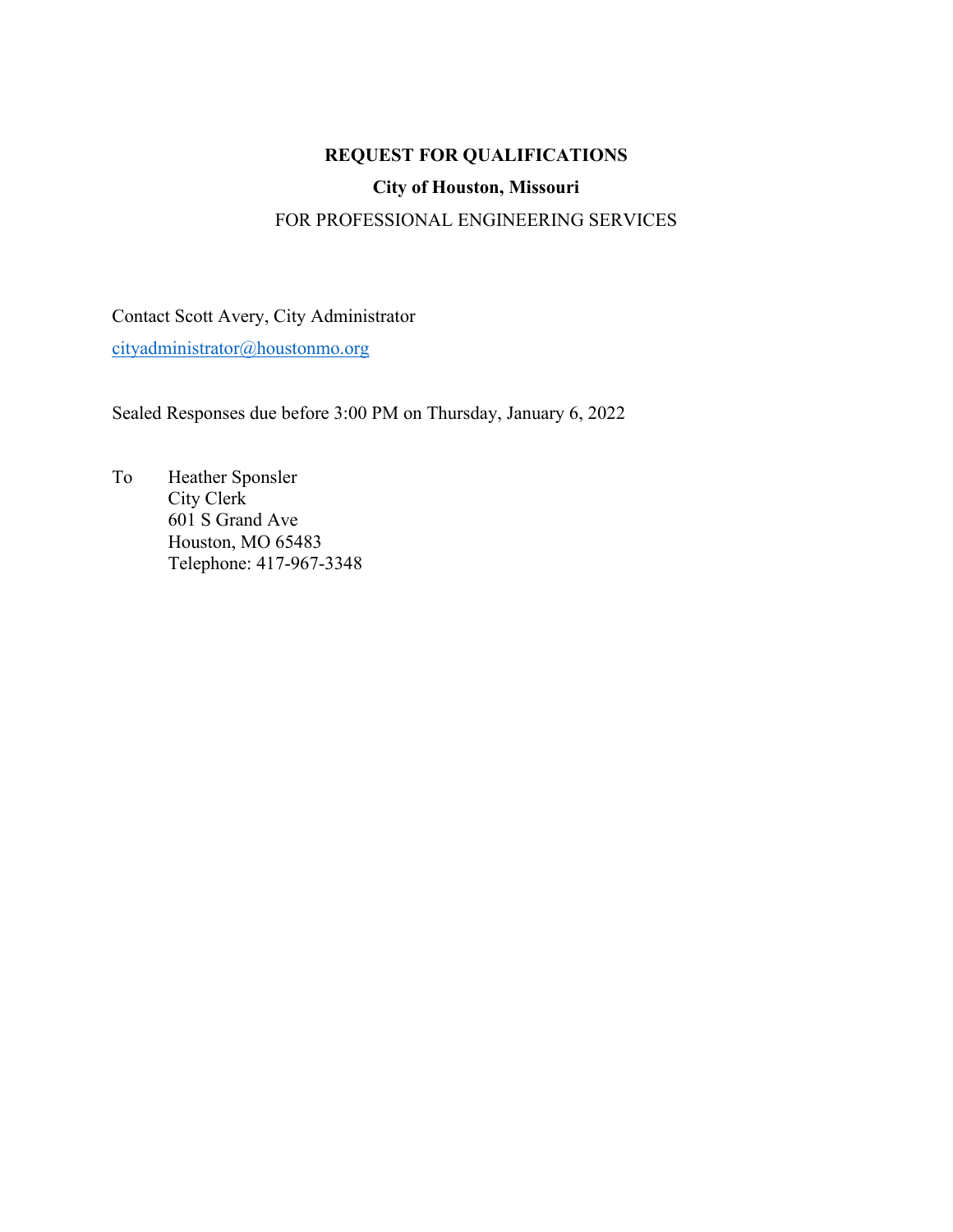#### **Proposal Guidelines**

• **Response:** Three (3) bound copies and one (1) flash drive, of the Broker's response with the signed Acknowledgement accompanying each should be submitted to the City of Houston, Missouri City Clerk, Heather Sponsler, 601 S Grand Ave, Houston, MO 65483. Responses are to be marked **"Response to RFQ for Sanitary Sewer Relocation."**. Electronic or facsimile offers will not be considered in response to this RFQ, nor will modifications by electronic or facsimile notice be accepted. In order to be considered, you must respond to each separate item in the Request for information below. Incomplete responses will not be considered. The City reserves the right to request clarifications concerning information provided in the response. The City is not liable for any cost or expense incurred by the firm in responding to this Request for Qualifications. All responses shall remain valid and binding for a period of ninety (90) calendar days from the proposal submission date.

• **Term:** The term of the agreement for services with the selected firm shall be for the single project at the Houston High School Track.

• **Response Deadline:** Responses must be received **3:00 PM on Thursday, January 6, 2022.** Responses received after the deadline will not be opened and will be returned.

• **Selection Criteria:** The criteria considered in selecting the firm will include, but not be limited to

- 1) qualifications and experience of personnel in sanitary sewer,
- 2) City/public entity experience,
- 3) financial stability,
- 4) familiarity with the area, and
- 5) References.

• **Award:** The intent of the City would be to make the selection on or before the January 18, 2022 Board of Aldermen meeting. The City reserves the right to reject any and all proposals and to make the award at its sole discretion and for the benefit of the City. The City is not bound to accept the proposal solely based on the lowest monetary offer. The City further reserves the right to negotiate the specific terms of the agreement with the firm awarded the contract that would include the amount of the proposed fee.